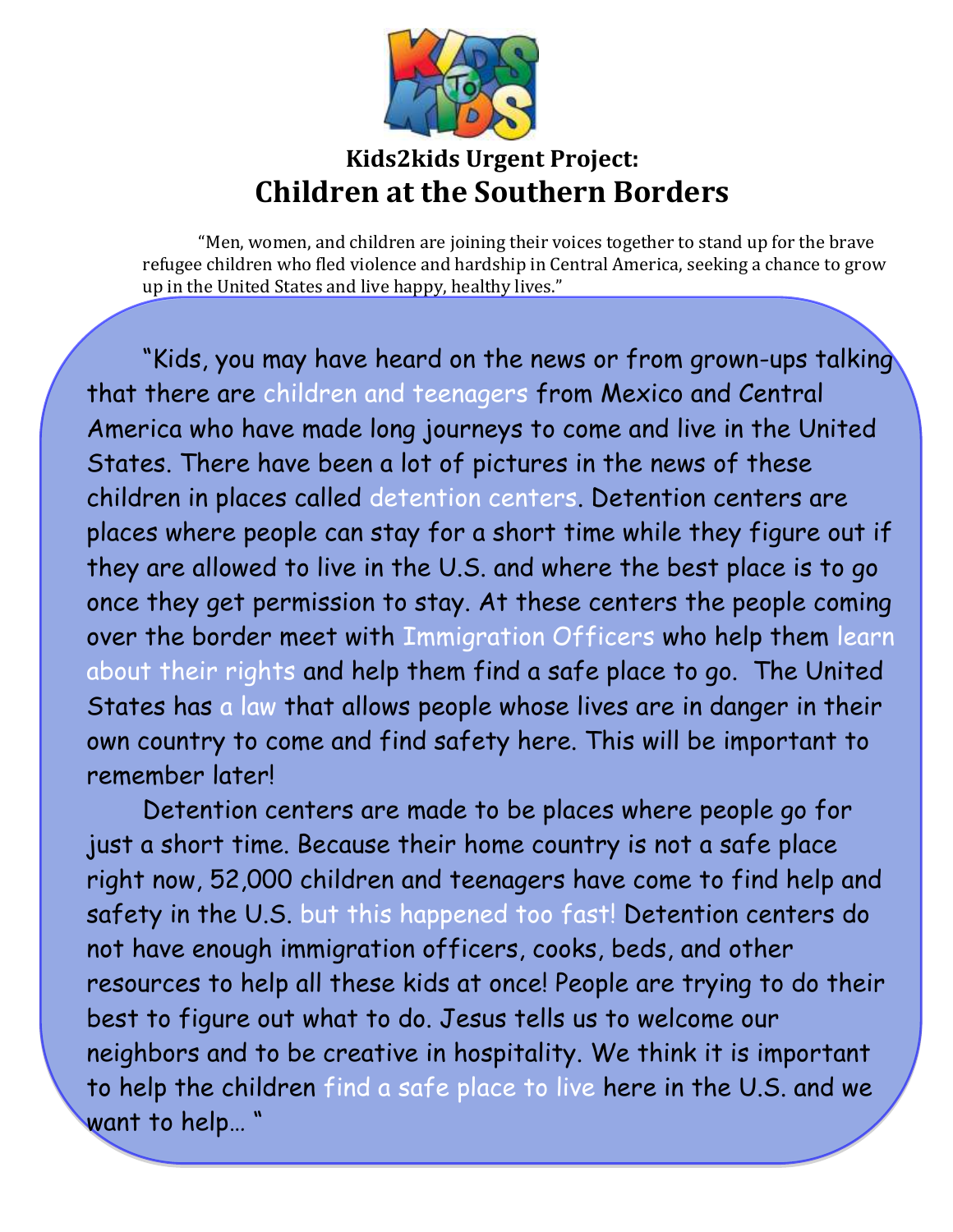

**Kids, here are ways YOU can shine Christ's light and be a neighbor…** p.s. Please let us know what you do! Send us pictures or write us an email and we will pass the word on to encourage other children and churches to make a difference! You can reach us at [jkramer@dhm.disciples.org](mailto:jkramer@dhm.disciples.org)

## **1) Gather and Send Needed Items!**

Saguaro Christian Church in Tuscon Arizona, The Good Shepherd UCC in Sahaurita, Arizona, and Rincon UCC Church in Tucson Arizona all support an organization called Borderlinks.

### **Borderlinks is asking for the following items for the children who are detained**

Instant ramen soup (cup-of-noodles) Bottled water and Gatorade Bananas (good potassium) Flavored Pedialyte (for dehydration) Sweaters or hooded sweatshirts for children and adults Socks for children and adults Children's blankets Diapers (size 3 and 4) Toothbrushes and toothpaste Toiletries - Feminine sanitary supplies (sanitary napkins especially needed) Clean stuffed animals

Here are a few ideas for ways you can gather these items… **use your own ideas too**!

## **A) Create Care Packages**

Find a box and look for or buy items on the list above to put in the box. You can do this with your family, friends, church, or by yourself!

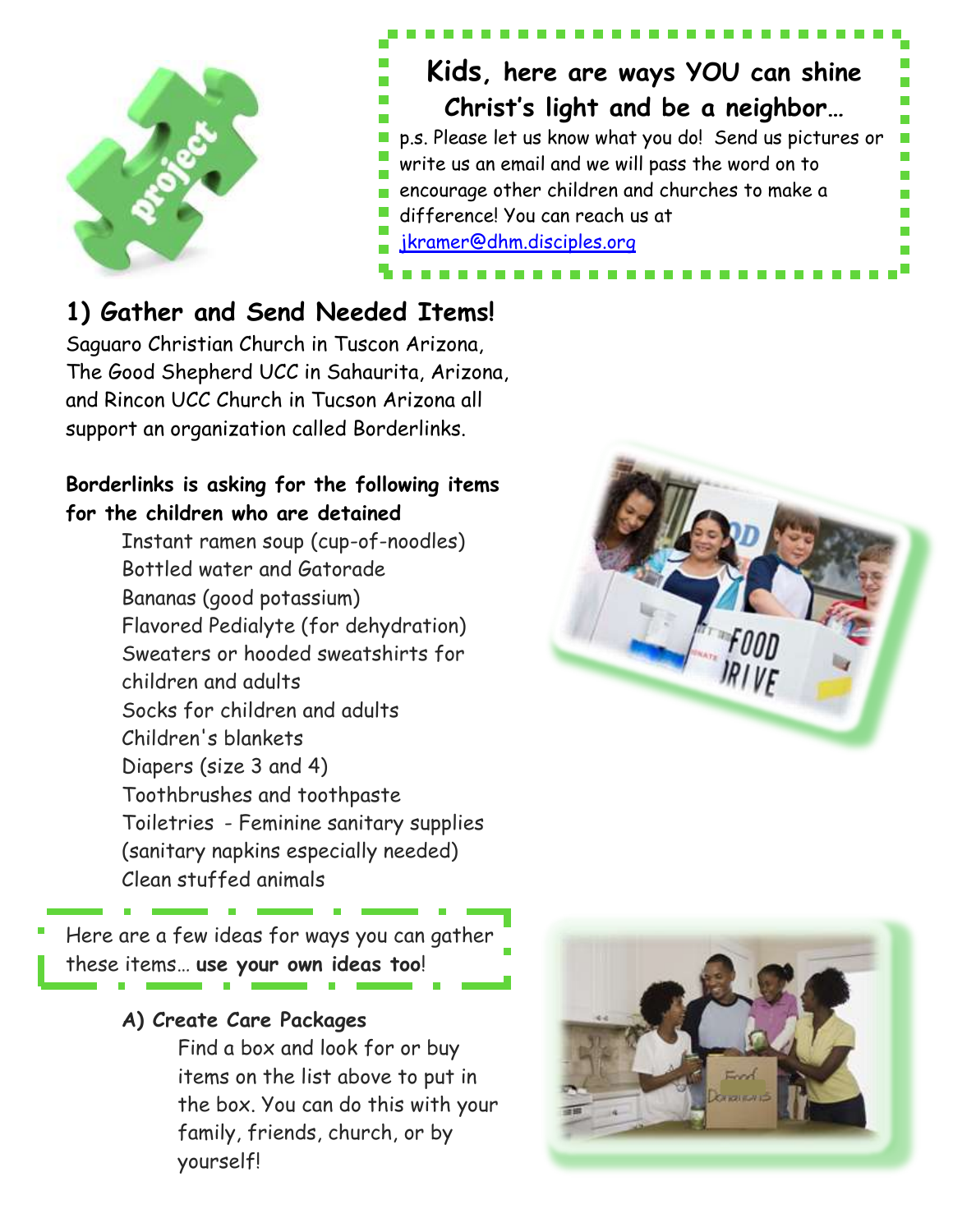**B) Challenge your church to see how many of one or all of the items listed above they can gather in two weeks!** 

> For example you can have a "Diaper Dash!" How many diapers can people dash to the church to get sent out before the time is up!

**C) Make Blankets- you can find easy nosew blanket patterns and picture directions here-**

[http://www.confessionsofahomeschooler.com/](http://www.confessionsofahomeschooler.com/blog/2011/12/no-sew-fleece-tie-blanket-tutorial.html) [blog/2011/12/no-sew-fleece-tie-blanket](http://www.confessionsofahomeschooler.com/blog/2011/12/no-sew-fleece-tie-blanket-tutorial.html)[tutorial.html](http://www.confessionsofahomeschooler.com/blog/2011/12/no-sew-fleece-tie-blanket-tutorial.html)

**D) Go through your room and pick a stuffed animal to donate. Remember they asked for it to be clean!** 

**E) You can always do a fundraiser too!** Car wash, bake sale, lemonade stand…

**YOU CAN SEND THE ITEMS THAT YOU GATHER TO:**

> Catholic Community Services 140 W. Speedway, Ste. 230 Tucson, AZ 85710

#### [www.ccs-soaz.org](http://www.ccs-soaz.org/Donations-to-Assist-Migrant-Women-and-Children.html)

They will make sure they get to the right places!

If you want to find other places on the border to send items to you can visit the Disciples Refugee and Immigration page. They will keep telling people where items are most needed.

[https://www.discipleshomemissions.org/dhm/dhm](https://www.discipleshomemissions.org/dhm/dhm-ministries/refugee-immigration-ministries/)[ministries/refugee-immigration-ministries/](https://www.discipleshomemissions.org/dhm/dhm-ministries/refugee-immigration-ministries/)







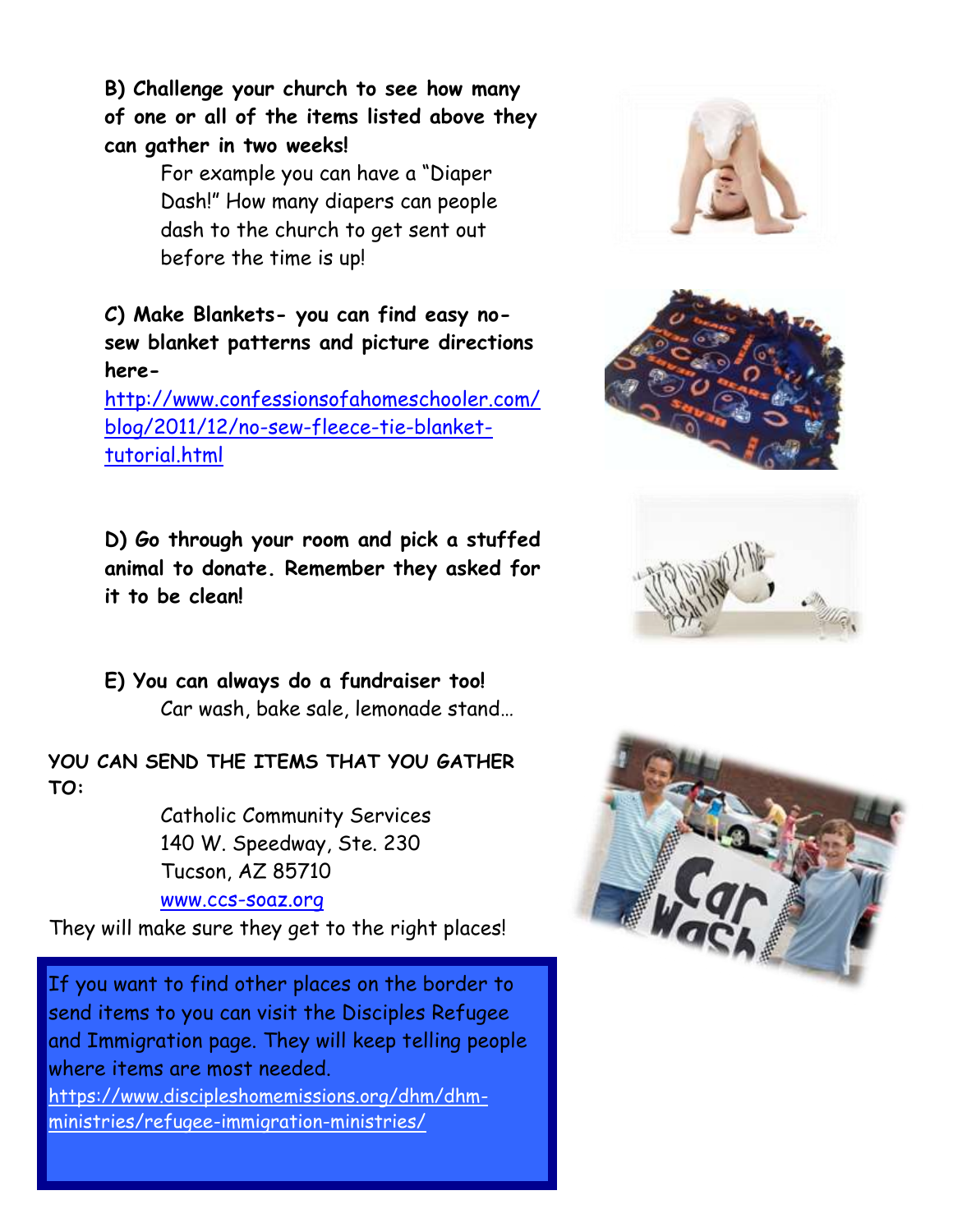# **2) Write to your Representatives**

"Remember how I said that there is a law that protects people who come to the U.S. who are in danger in their own country. The law is called the TVPRA Act. Some people in our government would like to change this law so that the children and youth will be sent back to their own country. People want to do this because they are afraid we can't help all of the children and that we don't' have enough resources to give the children. They are worried that they will take too much from our country. **We would like to tell them that we can share! A very important way you can help is to write a letter to your State Representative"**



### YOU CAN WRITE A LETTER THAT SAYS:



You can find the name of your representative and their address at the link below. [http://www.house.gov](http://www.house.gov/)

Look at the top right of the page where it says

"Find your representative"

There is a box that asks for your zip code. Put that in and the names and addresses of your representatives will come up. Write their name and address on an envelope and put your letter inside. Put it in the mail to go out.

**Ask an adult to help if you need it!**